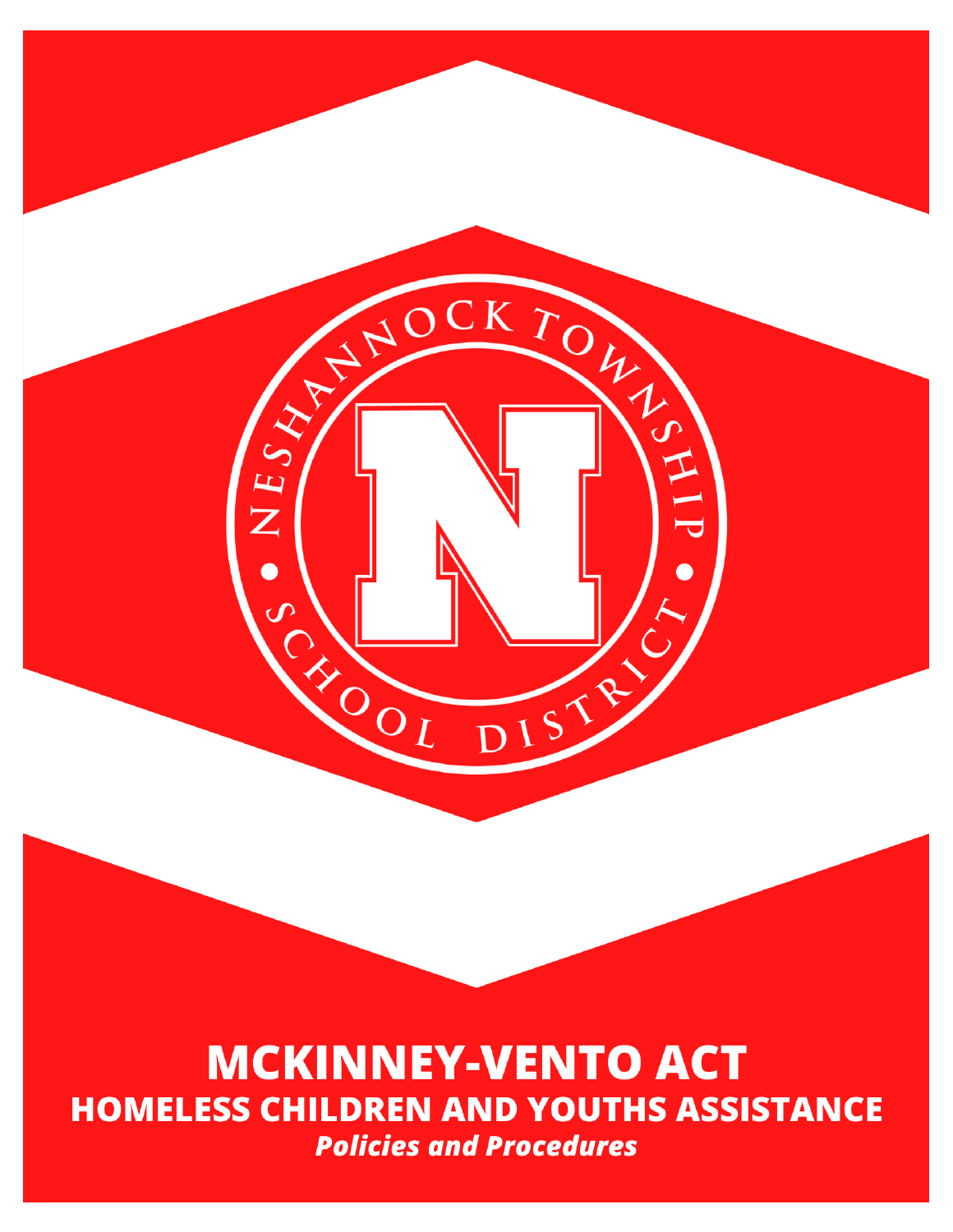Page | 2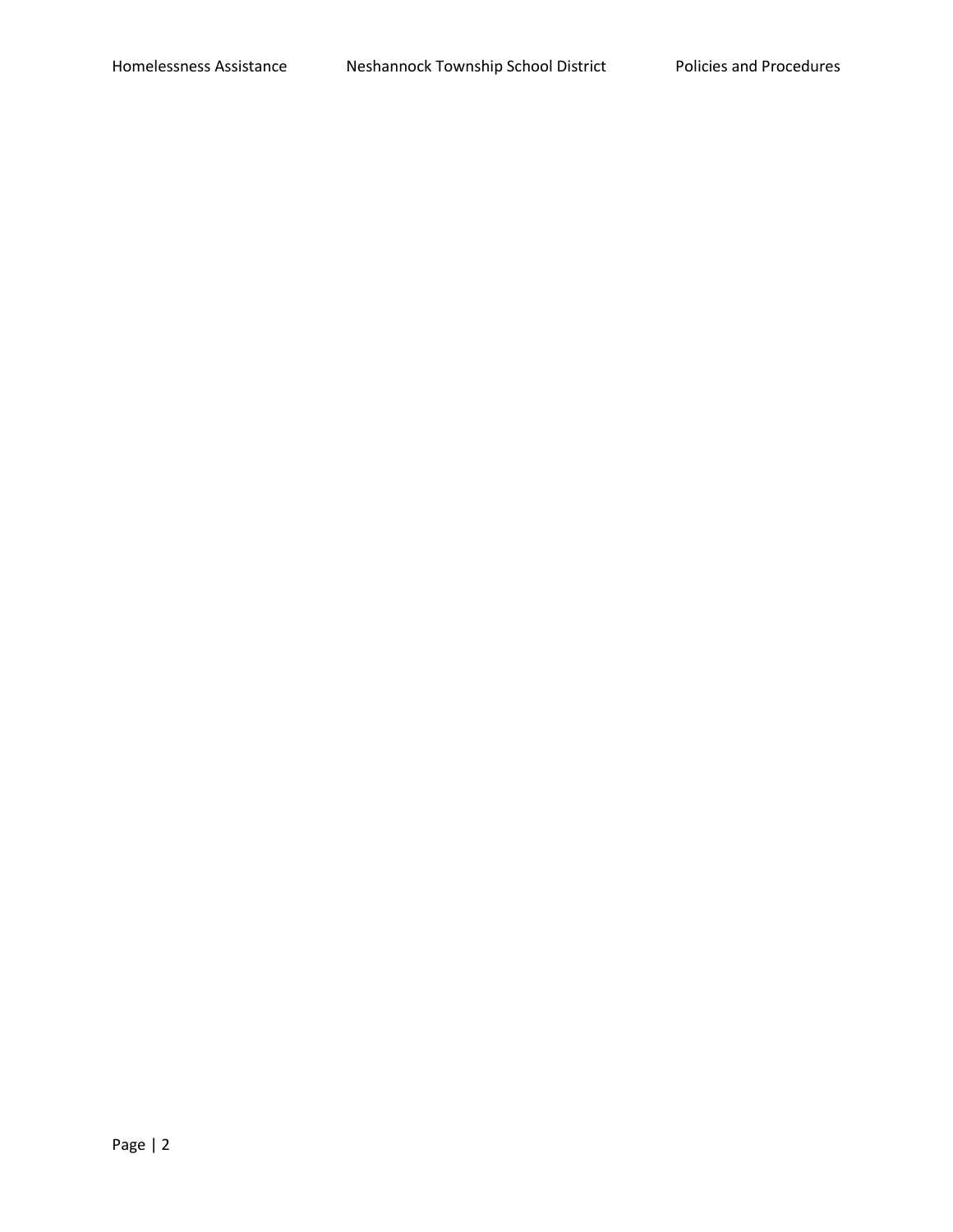# **Table of Contents**

- **4 | Overview and Helpful Links**
- **5 | Contact Information: District Homeless Liaison and Regional Coordinator**
- **6 | Role of the Homeless Liaison**
- **7 | Defining "Homelessness"**
- **7 | Conflicting Policies and Procedures**
- **8 | Timely and Accurate Identification/Enrollment**
- **8 | School Selection and "Best Interest"**
- **9 | Enrollment**
- **10 | Transportation**
- **10 | Title 1A and Financial Support**
- **12 | Referrals and Services**
- **13 | Dispute Resolution**
- **14 | Dispute Letters – English and Spanish**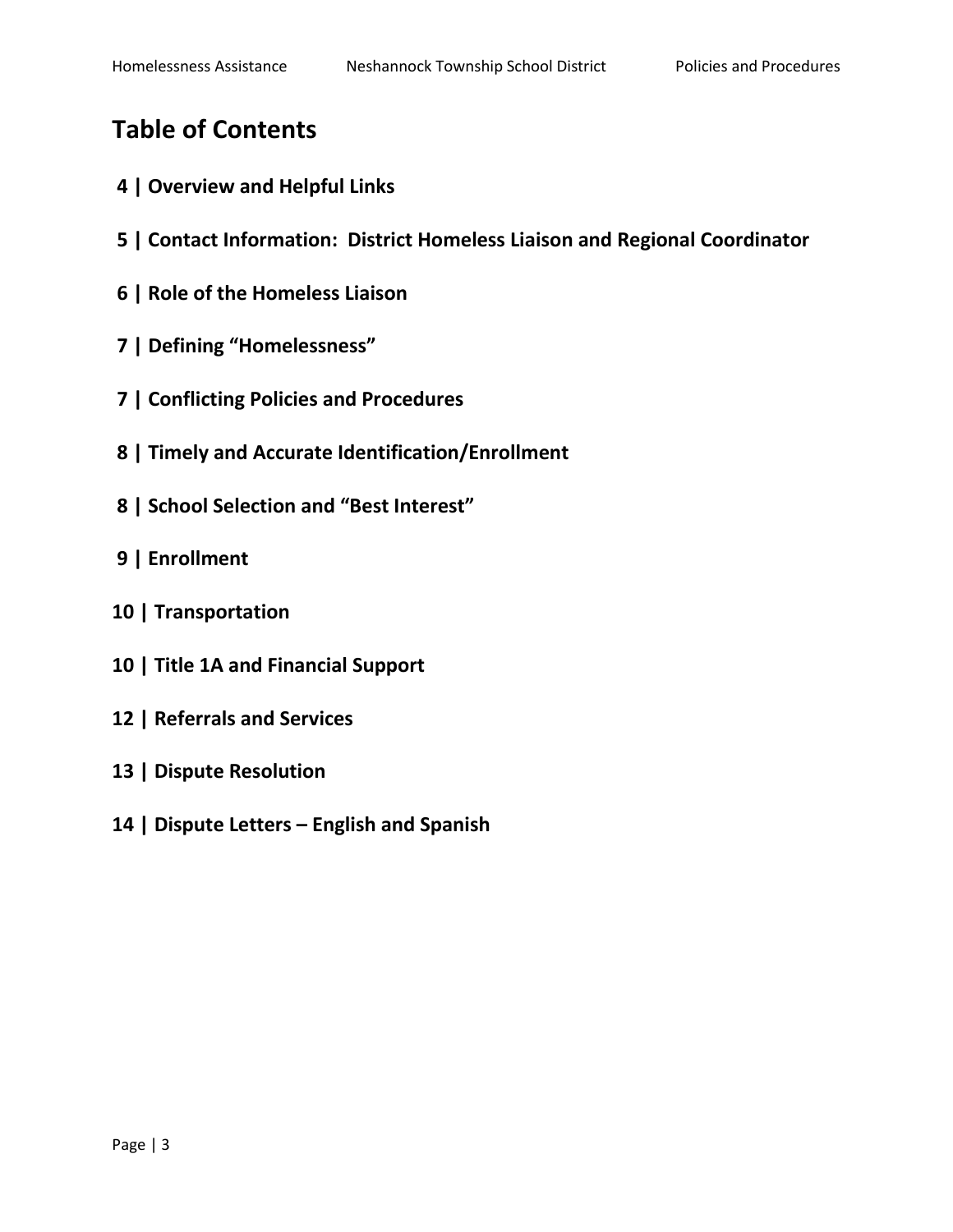#### **Overview**

Subtitle VII-B of The McKinney-Vento Homeless Assistance Act authorizes the federal Education for Homeless Children and Youth (EHCY) Program and is the primary piece of federal legislation related to the education of children and youth experiencing homelessness. It was reauthorized in December 2015 by Title IX, Part A, of the Every Student Succeeds Act (ESSA).

Policies and procedures surrounding this law are continually evolving. New regulations and guidelines may supersede what is outlined within this manual. Enclosed content is taken largely from the PDE Guide to Pennsylvania's Education for Children and Youth Experiencing Homelessness (ECYEH) Program and the PDE Pennsylvania Statewide Directory for School District Liaisons.

# **Helpful Links**

- Neshannock Township School District
	- o [www.ntsd.org](http://www.ntsd.org/)
- Lawrence County Community Action Partnership (LCCAP)
	- o <https://lccap.org/>
- Pennsylvania's Education for Children and Youth Experiencing Homelessness Program
	- o <https://directory.center-school.org/homeless>
- McKinney-Vento Act
	- o [https://www.education.pa.gov/K-](https://www.education.pa.gov/K-12/Homeless%20Education/mckinneyvento/Pages/default.aspx)[12/Homeless%20Education/mckinneyvento/Pages/default.aspx](https://www.education.pa.gov/K-12/Homeless%20Education/mckinneyvento/Pages/default.aspx)
- National Center for Homeless Education
	- o <https://nche.ed.gov/>
- Pennsylvania Department of Education Homeless Education
	- o [https://www.education.pa.gov/K-](https://www.education.pa.gov/K-12/Homeless%20Education/Pages/default.aspx)[12/Homeless%20Education/Pages/default.aspx](https://www.education.pa.gov/K-12/Homeless%20Education/Pages/default.aspx)
- American Rescue Plan Homeless Children and Youths
	- o [https://www.education.pa.gov/K-](https://www.education.pa.gov/K-12/Homeless%20Education/ARP/Pages/default.aspx)[12/Homeless%20Education/ARP/Pages/default.aspx](https://www.education.pa.gov/K-12/Homeless%20Education/ARP/Pages/default.aspx)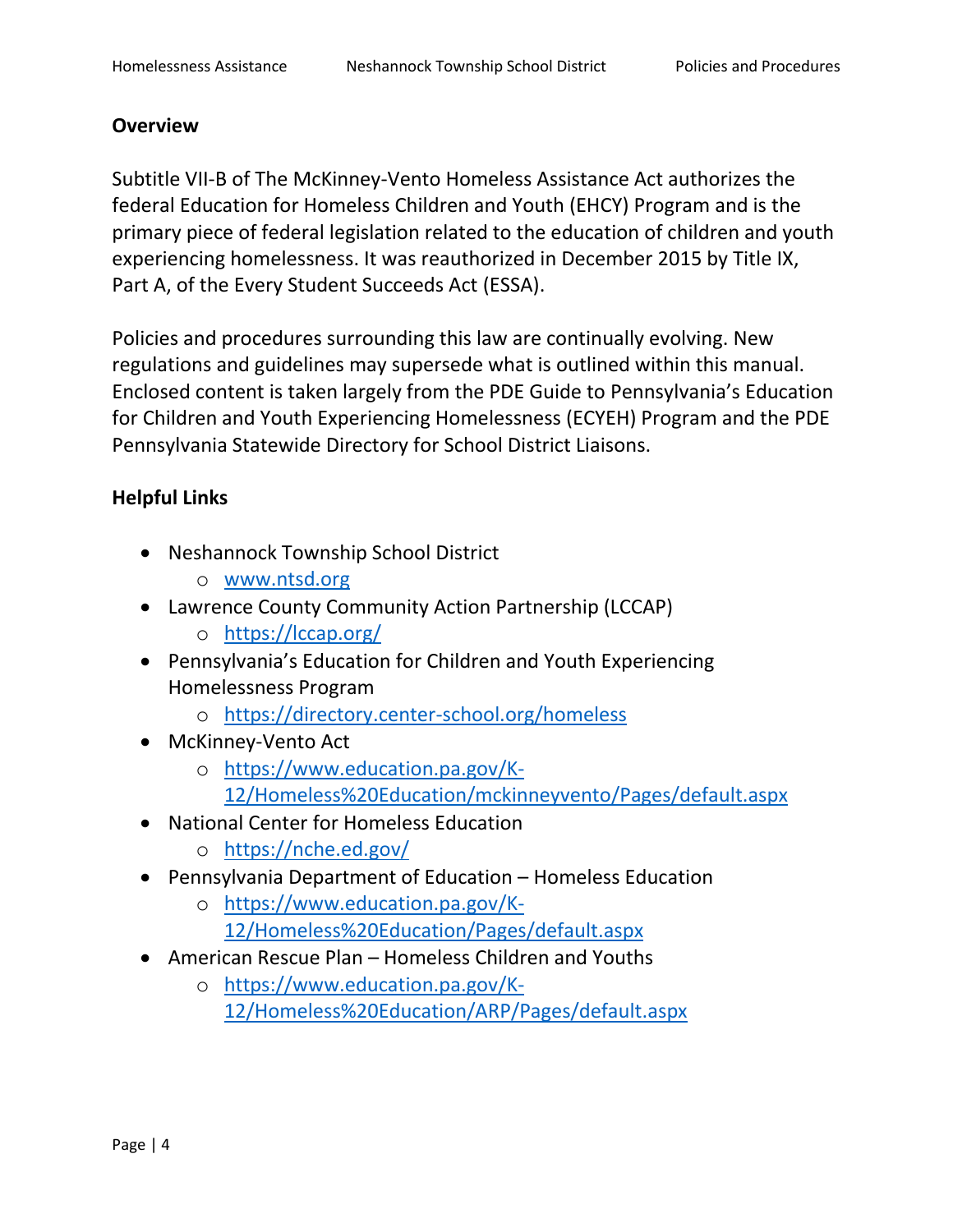# **Contact Information for Questions/Concerns**

#### **Mrs. Staci Norris Neshannock Township School District**

*Director of Special Education McKinney-Vento Homelessness Assistance Liaison* 3834 Mitchell Road Neshannock Township, PA 16105 724-658-4793, ext. 5106 [snorris@ntsd.org](mailto:snorris@ntsd.org)

#### **Mrs. Heather Harcar**

#### **Neshannock Township School District**

*Confidential Secretary* 724-658-4793, ext. 5107 hharcar@ntsd.org

# **Wendy C. Kinnear MIU 4**

**Regional Coordinator** 453 Maple Street Grove City, PA 16127 724-458-6700 wendy kinnear@miu4.k12.pa.us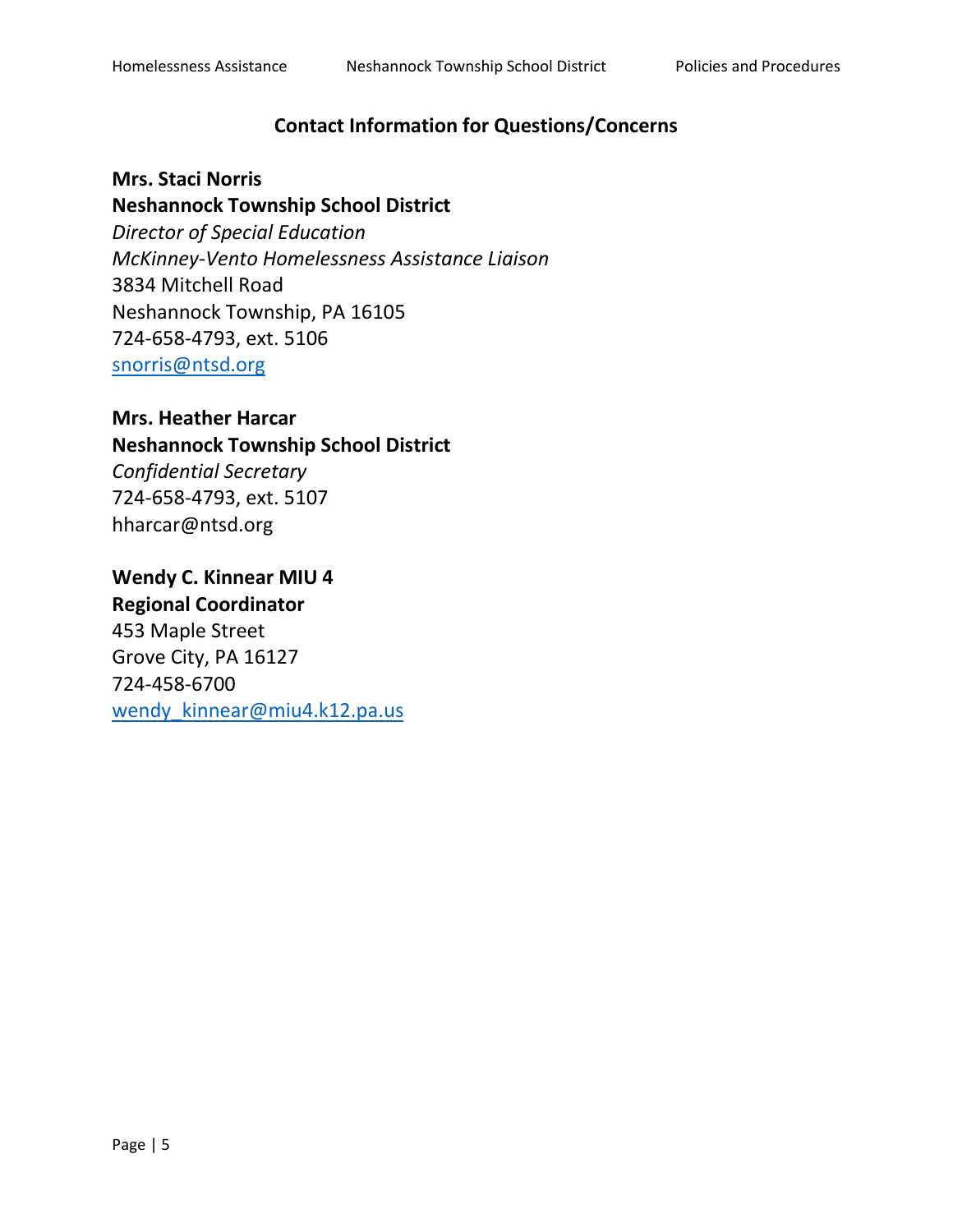#### **Role of the Homeless Liaison**

The Homeless Liaison is charged with the following:

- Knowing the guidelines associated with the federal law and services for homeless children
- Identifying homeless children and youth with assistance by school personnel and through coordination with other entities and agencies
- Informing parents/guardians of educational rights and related opportunities available to students
- Disseminate public notice of the educational rights of homeless students where children and youth receive services under the Act (such as schools, family shelters and food pantries)
- Mediate enrollment disputes in accordance with the Enrollment Dispute guidelines
- $\bullet$  Inform the parent/guardian of a homeless child or youth, and any unaccompanied youth, of all transportation options, including to the school of origin, and assist in accessing these transportation services
- Facilitating the immediate enrollment of unaccompanied youth pending resolution of disputes that might arise over school enrollment or placement
- Understanding the PDE guidance issued for the education of homeless students and be ready to explain the Basic Education Circular related to homeless education to school district staff
- Knowing the best resources in your community to assist families with referrals for things such as shelter, counseling, food and transportation
- Distributing information on the subject of homeless students and arrange staff development workshops and presentations for school personnel, including office staff
- Providing standard forms and information about enrollment procedures and key school programs to each shelter in your district
- Being familiar with the various program materials that are available from the Pennsylvania Department of Education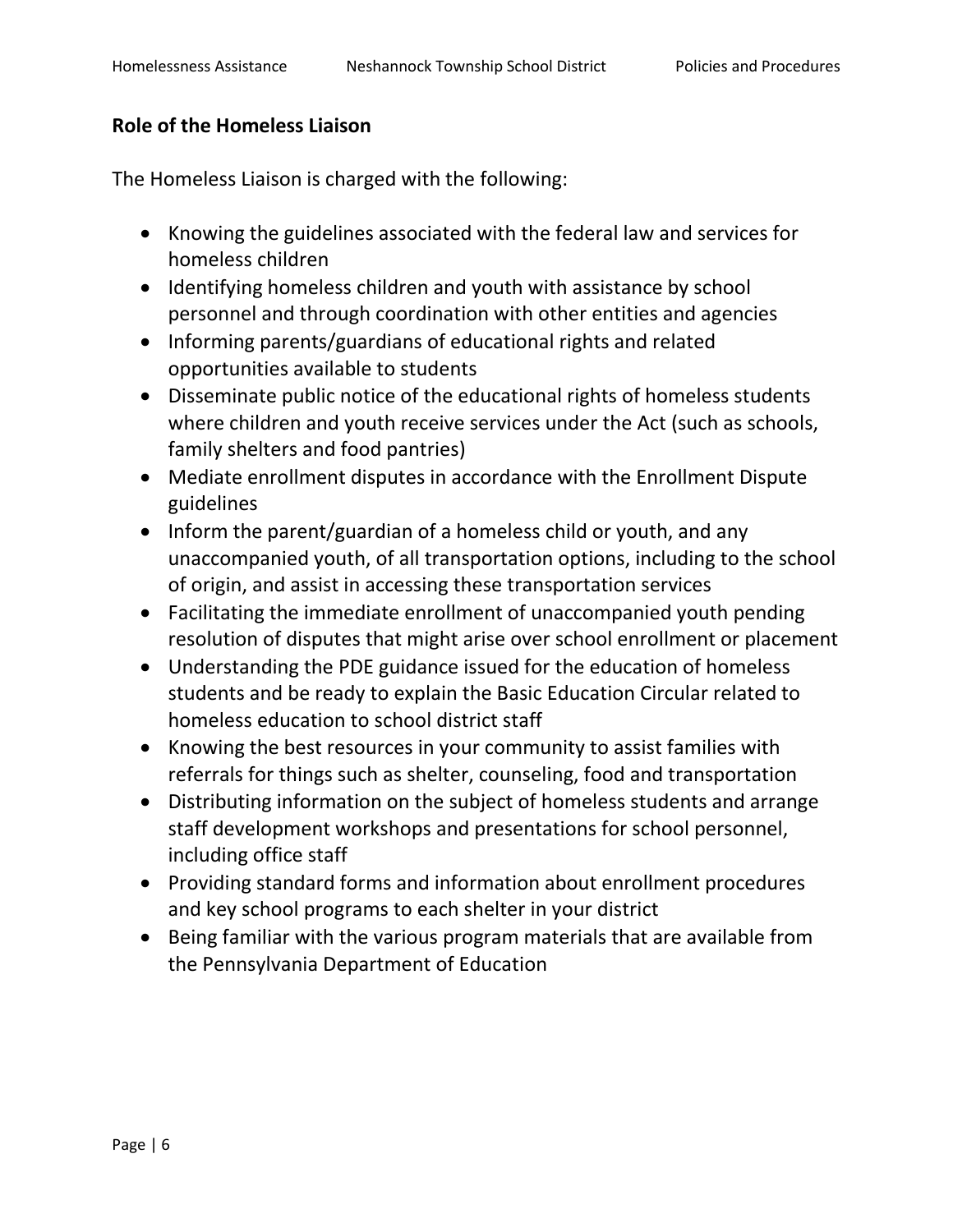# **Defining "Homeless" under the McKinney-Vento Homeless Act**

"Homeless children and youth" are defined in one or more of the following ways:

- Children and youth who lack a fixed, regular and adequate nighttime residence, and includes children and youth who are sharing the housing of other persons due to loss of housing, economic hardship or a similar reason; are living in motels, hotels, trailer parks or camping grounds due to lack of alternative adequate accommodations; are living in emergency or transitional shelters; are abandoned in hospitals or are awaiting foster care placement.
- Children and youth who have primary nighttime residence that is a private or public place not designed for or ordinarily used as a regular sleeping accommodation for human beings.
- Children and youth who are living in cars, parks, public spaces, abandoned buildings, substandard housing, bus or train stations or similar settings.
- Migratory children who qualify as homeless because they are living in circumstances described above.

#### **Conflicting Policies and Procedures**

From time to time state/district policies can contradict federal/state/district policies on the education of homeless youth. In these instances, district personnel should adhere to the guidelines outlined in this manual, consult with the District Liaison and/or consult with the regional coordinator. In many instances ECYEH guidelines need to be considered in addition to standard practices to ensure that barriers to a free and appropriate public education are removed for students experiencing homelessness. Common areas for this to happen are associated with residency requirements, enrollment records, timeliness of enrollment, guardianship requirements, and transportation arrangements.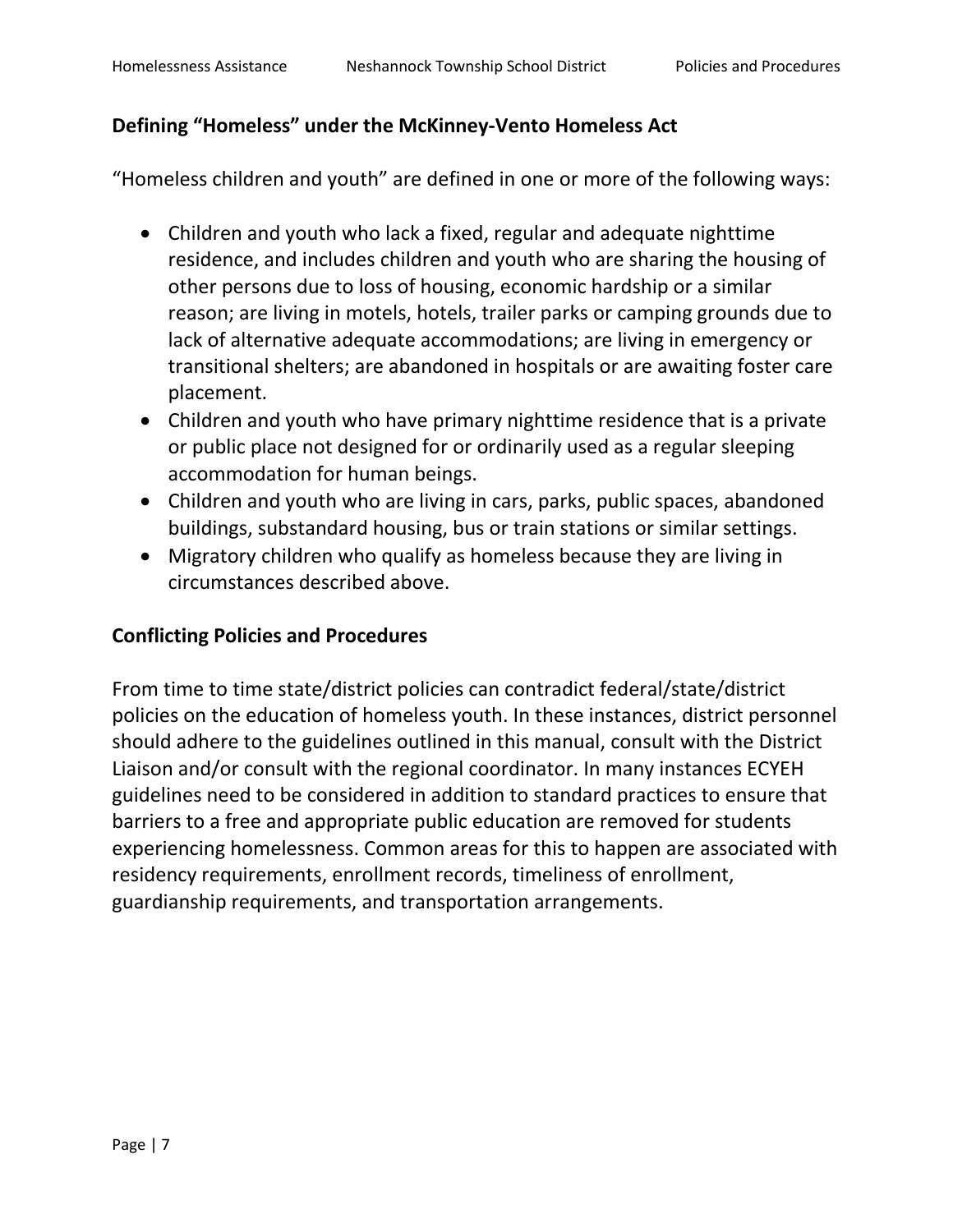# **Timely and Accurate Identification/Enrollment**

Staff members who learn of or suspect a child could meet the criteria for homelessness should be routinely reminded to share that information with a Homeless Team Leader. Team Leaders are then able to gain additional information about the situation and if needed complete the Referral Form (enclosed) or document similar information. Notification should be made quickly to the District Liaison to gather and analyze information from the family or youth and make an appropriate determination of eligibility.

Expeditious determination of eligibility and immediate school enrollment are critical to the child's educational continuity and future success. The Liaison will then make contacts with other districts and community programs to help meet the needs of the child. Recommendations to the child/family and access to other services to help meet the child's needs and ensure their access to education should be enacted immediately as well.

# **School Selection and "Best Interest"**

To counteract the educational disruption caused by students' mobility, the McKinney-Vento Act provides these students with the right to continue attending the school of origin, or enroll in any public school that non-homeless students who live in the same attendance area are eligible to attend, according to the student's best interest. The district is entitled to continue the child's or youth's education in the school of origin for the duration of homelessness or for the remainder of the academic year if the situation is unresolved, unless the youth's parent or guardian prefer to enroll them in the new district. In the event of an unaccompanied youth, the homeless liaison is designated to assist.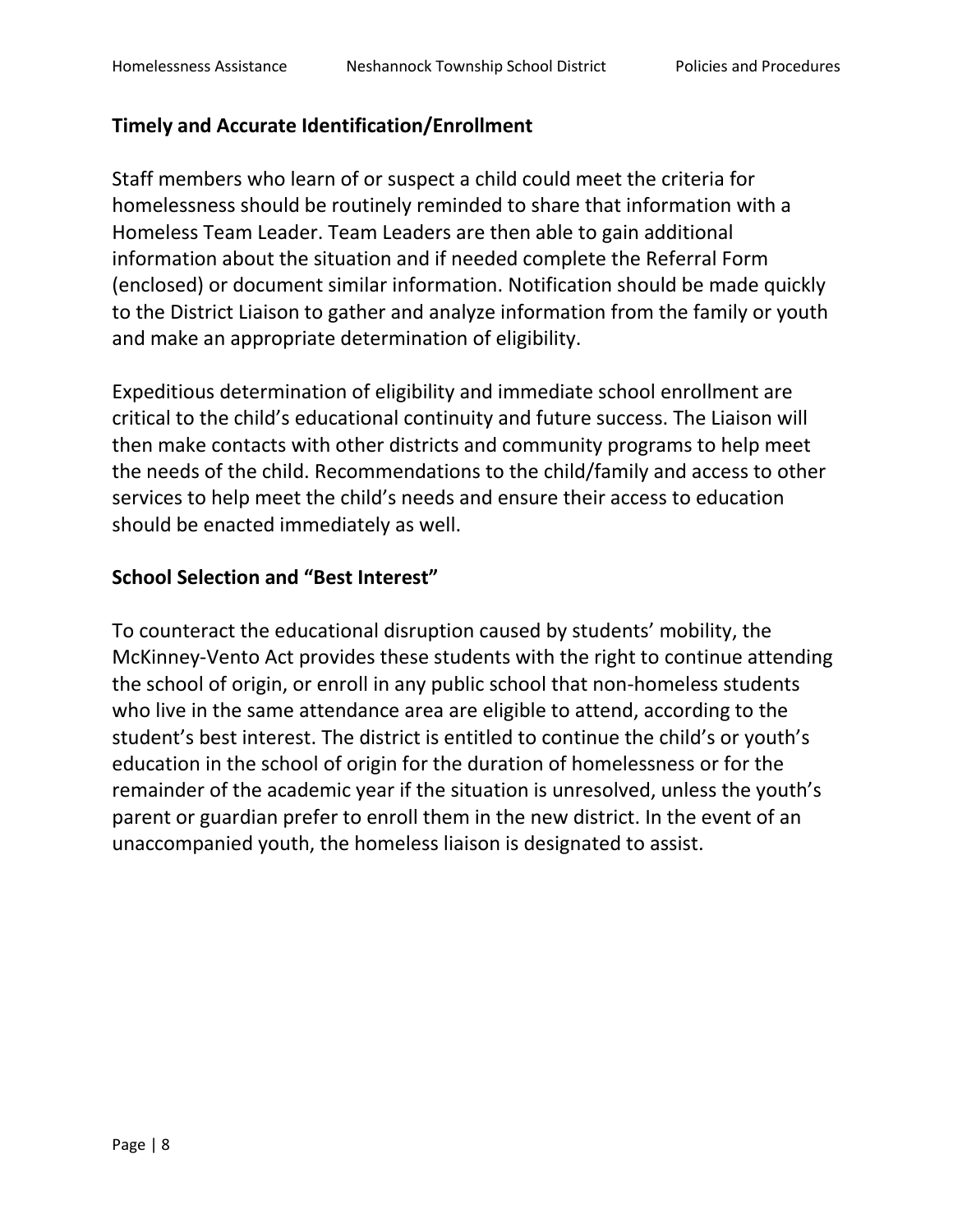## **Enrollment**

Most importantly, remember that the Homeless Act requires the immediate enrollment of children and youth experiencing homelessness, even in the absence of records, normally required for enrollment. Barriers and district actions must not exist that prohibit the enrollment of these students. A general guideline is to complete enrollment as quickly as possible and begin/continue their regular school attendance while other documentation and circumstances are being investigated or resolved. Keep them in school or get them enrolled – sort out the other details and seek guidance from there. The school selected in accordance with the student's best interest shall immediately enroll the homeless child or youth, even if the child or youth is unable to produce records normally required for enrollment, such as previous academic records, medical records, proof of residency, or other documentation. In cases with Homeless and especially Unaccompanied Youth, the district should plan to take a more active role in locating or recreating relevant academic records, immunizations, medical records and other needed documentation. In these cases it is not the sole responsibility of the student or family to produce the information. The terms "enroll" and "enrollment" are defined to include attending classes and participating fully in school activities.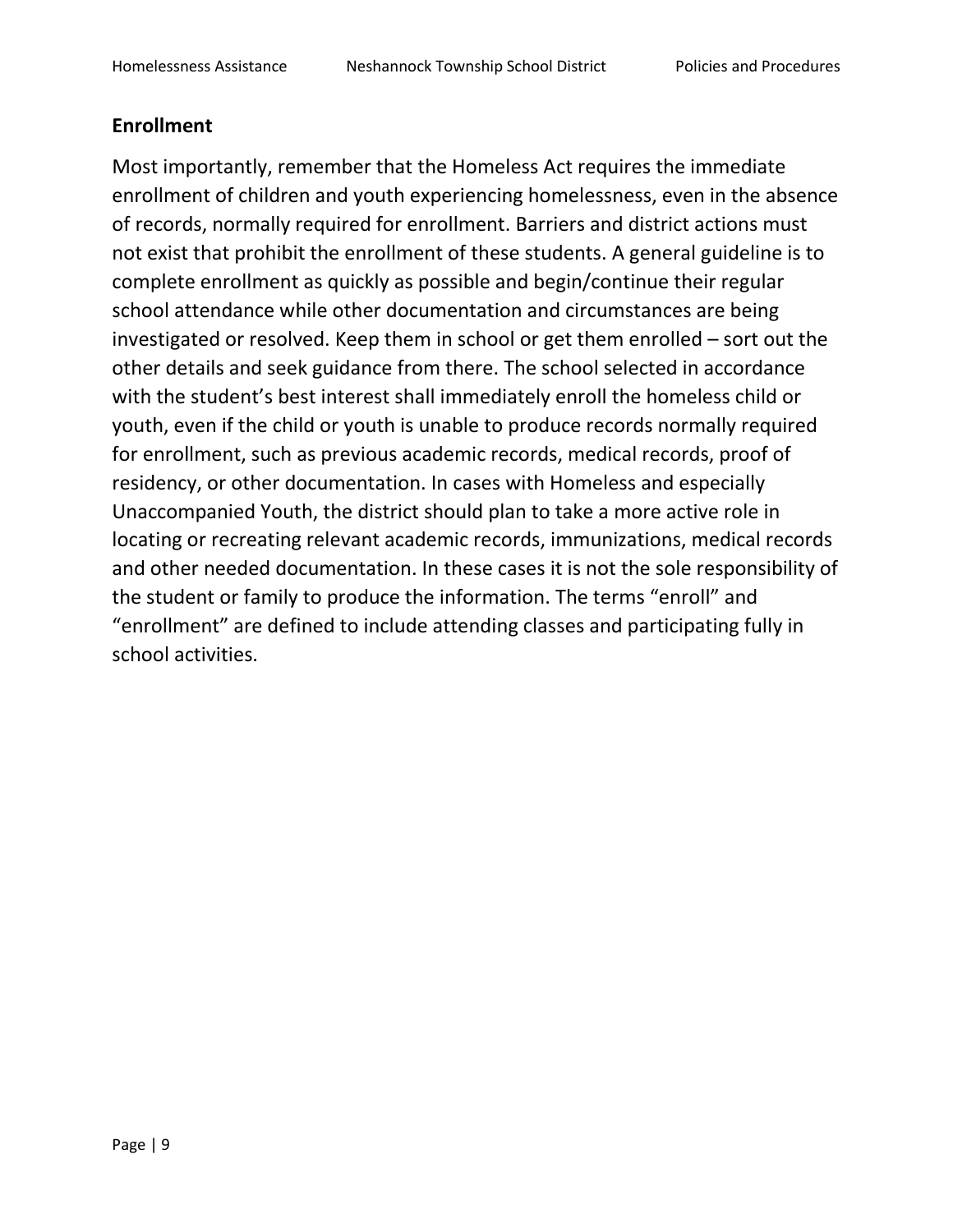#### **Transportation**

To counteract the educational disruption caused by students' mobility, the McKinney-Vento Act provides these students with the right to continue attending the school of origin, or enroll in any public school that non-homeless students who live in the same attendance area are eligible to attend, according to the student's best interest. It is important to consider the wishes of the parent/guardian and the student. Parents and youth should be informed of their school of origin rights and the available transportation services or other transportation options. The liaison can help set up transportation through coordination within the district and between other school districts. As a general rule, school districts are expected to split the cost of transportation when needed.

When determining a student's best interest, the following factors should be considered:

- The age of the child or youth
- The distance of a commute
- Personal safety issues
- A student's need for special instruction
- The length of anticipated stay in a temporary location
- The time remaining in the school year

#### **Title 1A Funding and Financial Resources**

Title I of the Elementary and Secondary Education Act I mandates that funds be reserved to serve homeless children. Title I states, "A local educational agency shall reserve such funds as are necessary to provide services comparable to those provided to children in schools funded under this part and to serve homeless children who do not attend participating schools, including providing educationally related support services to children in shelters and other locations where children may live." Title I also indicates that homeless children are eligible for services if they are attending schools served by an LEA.

Consideration should be given to the establishment of an emergency school supply/fee fund to assist homeless students to have as normal a school life as possible. Many times funds can be raised through donations from local service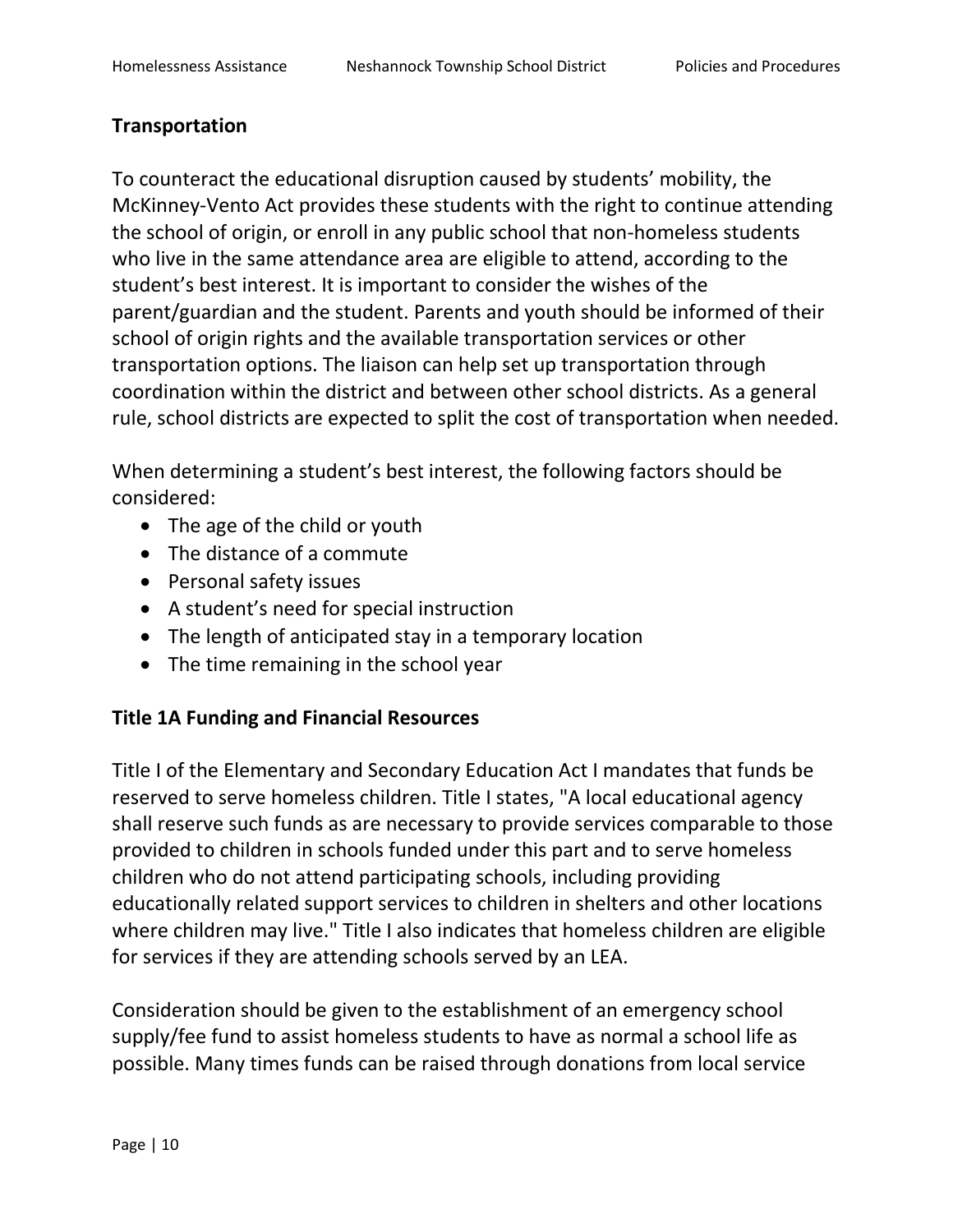groups or special school activities, such as the donated bags from the STPD and from each school's charitable collections.

Title I, Part A funds should be used as a last resort when funds or services are not available from other public or private sources to provide similar services for economically disadvantaged students in general. Services must be reasonable and necessary to assist homeless students to take advantage of educational opportunities.

Appropriate expenditures could include the following:

- Items of clothing, particularly if necessary to meet a school's dress or uniform requirement
- Clothing and shoes necessary to participate in physical education classes
- Student fees that are necessary to participate in the general education
- Personal school supplies such as backpacks and notebooks
- Birth certificates necessary to enroll in school
- Immunizations
- Food
- Medical and dental services
- Eyeglasses and hearing aids
- Counseling services to address anxiety related to homelessness that is impeding learning
- Outreach services to students living in shelters, motels, and other temporary residences
- Extended learning time (before/after school, summer school) to compensate for lack of quiet time in shelters or other living conditions
- Tutoring services, especially in shelters or other locations where homeless students live
- Parental involvement specifically oriented to reaching out to parents of homeless students
- Fees for AP and IB testing
- Fees for college entrance exams such as SAT or ACT
- GED testing for school-age students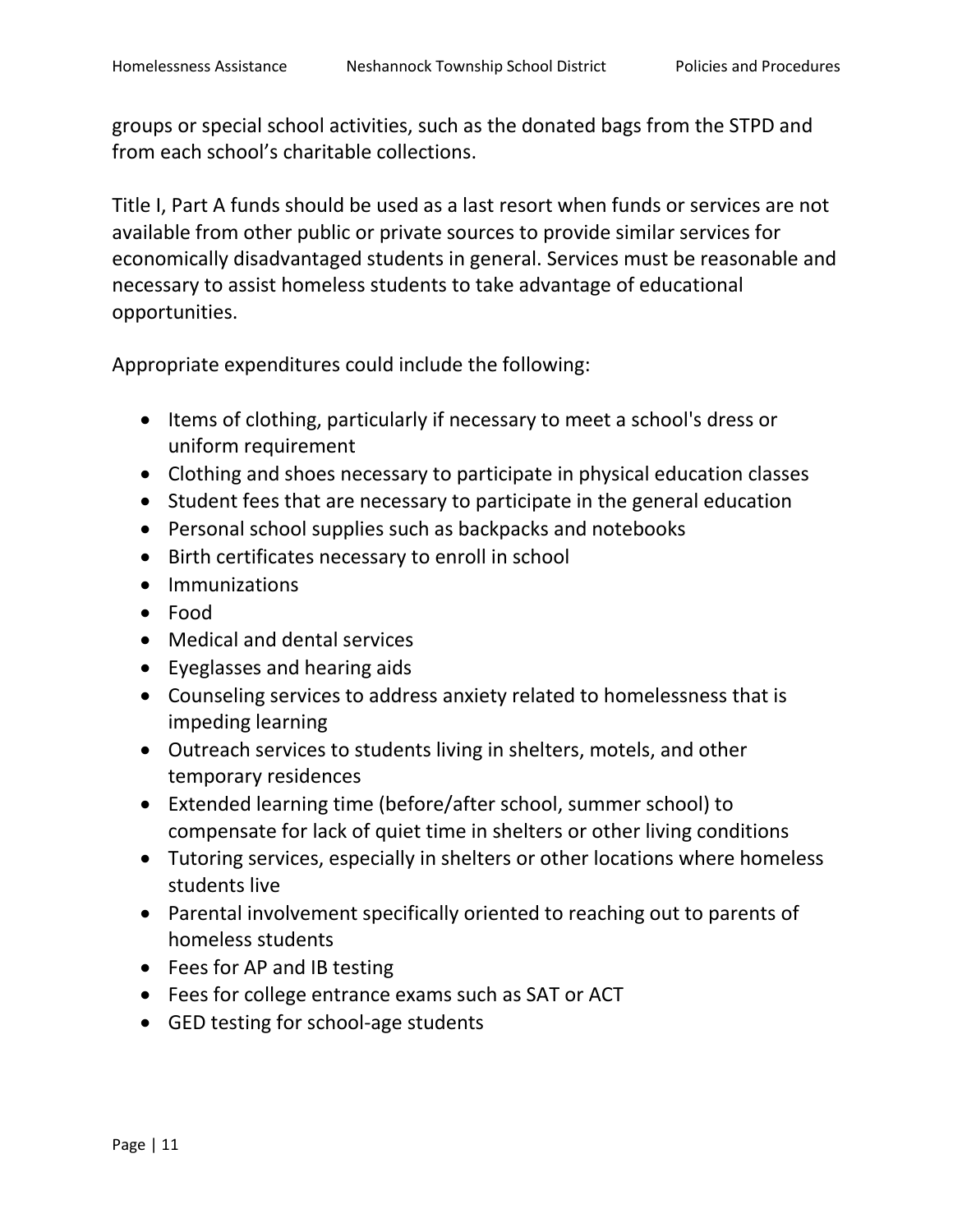#### **Referrals and Services**

The Homeless Liaison and district personnel can further support students in homeless situations by networking, referring and providing assistance toward accessing both district and community agencies and programming.

Such programs could include but are not limited to:

- Head Start and preschool programs
- Academic support such as tutoring, afterschool programs and summer programs
- Referrals to health care services, dental services, mental health services, and other appropriate services
- Lawrence County Children and Youth, Lawrence Crisis Shelter, City Rescue Mission, Foster Care and other support agencies
- Big Brothers/Big Sisters or other mentoring programs
- Shelters, housing, food, clothing and personal care agencies
- Parenting or enrichment workshops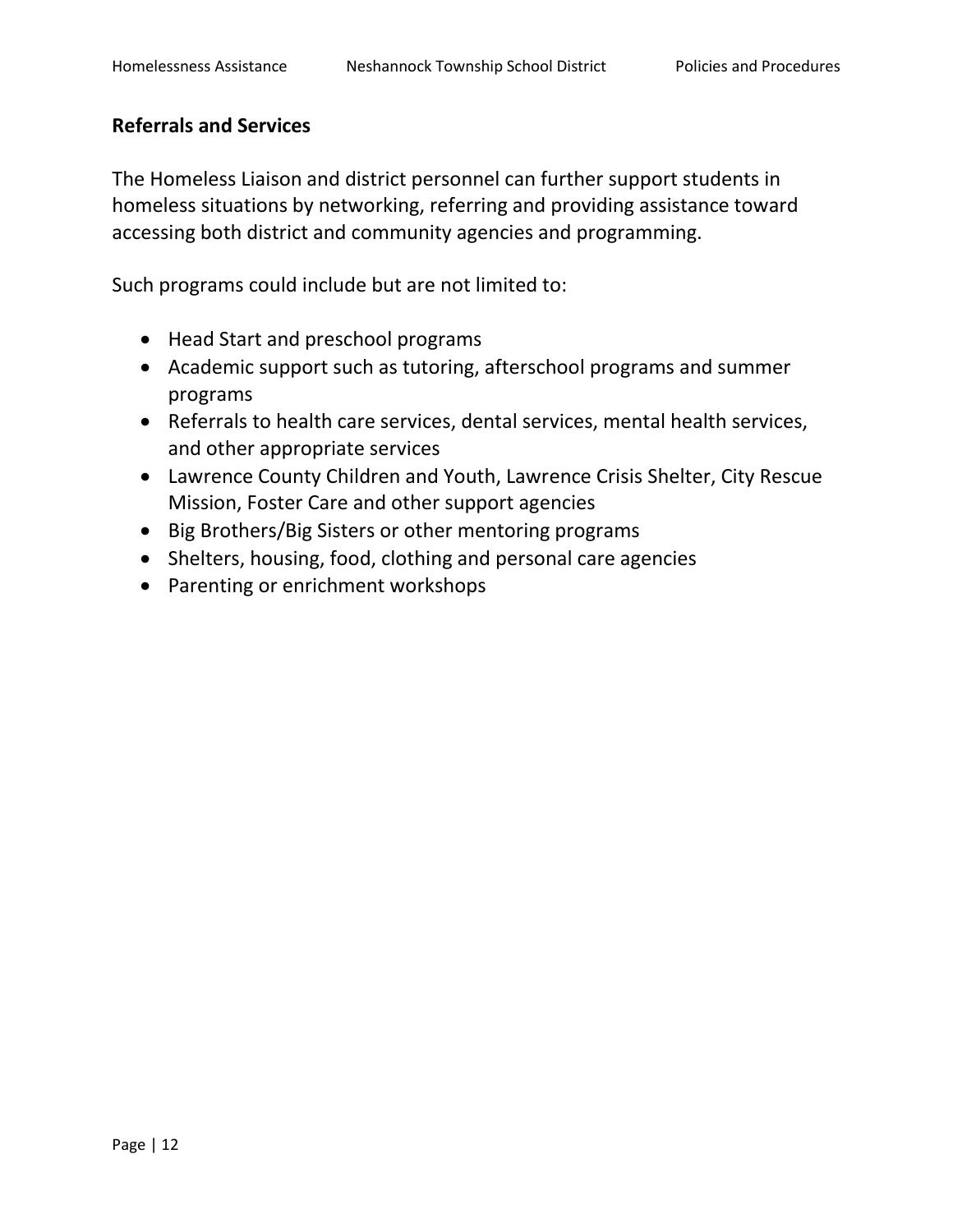#### **Dispute Resolution**

Pursuant to the McKinney-Vento Act, every state must develop procedures for the prompt resolution of disputes regarding the educational placement of homeless children and youths. 42 U.S. §11432(g)(1)(C). The state must ensure that LEAs comply with requirements set forth in the McKinney-Vento Act including ensuring immediate enrollment, providing written notice to families concerning school selection, enrollment decisions and providing enrollment and pendency in the school of choice while a dispute is being resolved. 42 U.S.  $$11432(g)(2)(A).$ 

There are two dispute levels:

- Level  $1 A$  dispute raised with an LEA, where a parent, guardian or unaccompanied youth initiates the dispute. The LEA must issue a written disposition of the dispute within 20 business days after the liaison is notified of the dispute. The disposition is provided to the parent, guardian or unaccompanied youth to explain the basis for the decision and advise the parent, guardian or youth of the right to appeal. All LEAs must inform families of the basis of their decision regarding enrollment or school selection, notify families of their right to remain in their school of choice pending resolution of the dispute, and explain the procedures for challenging the decision of the LEA.
- Level 2 A complaint filed with a McKinney-Vento Coordinator when a parent, guardian or unaccompanied youth is dissatisfied with the LEA's disposition of a dispute or raising any issue of McKinney-Vento Act noncompliance, files a complaint or appeal with a McKinney-Vento regional or site coordinator or with the state coordinator. The child or youth remains in the school in which he or she is seeking enrollment until the complaint or appeal is resolved or until a disposition from a McKinney-Vento coordinator is received. Any dispute raised by a homeless family or youth via telephone, letter or any mode of communication is treated as a complaint.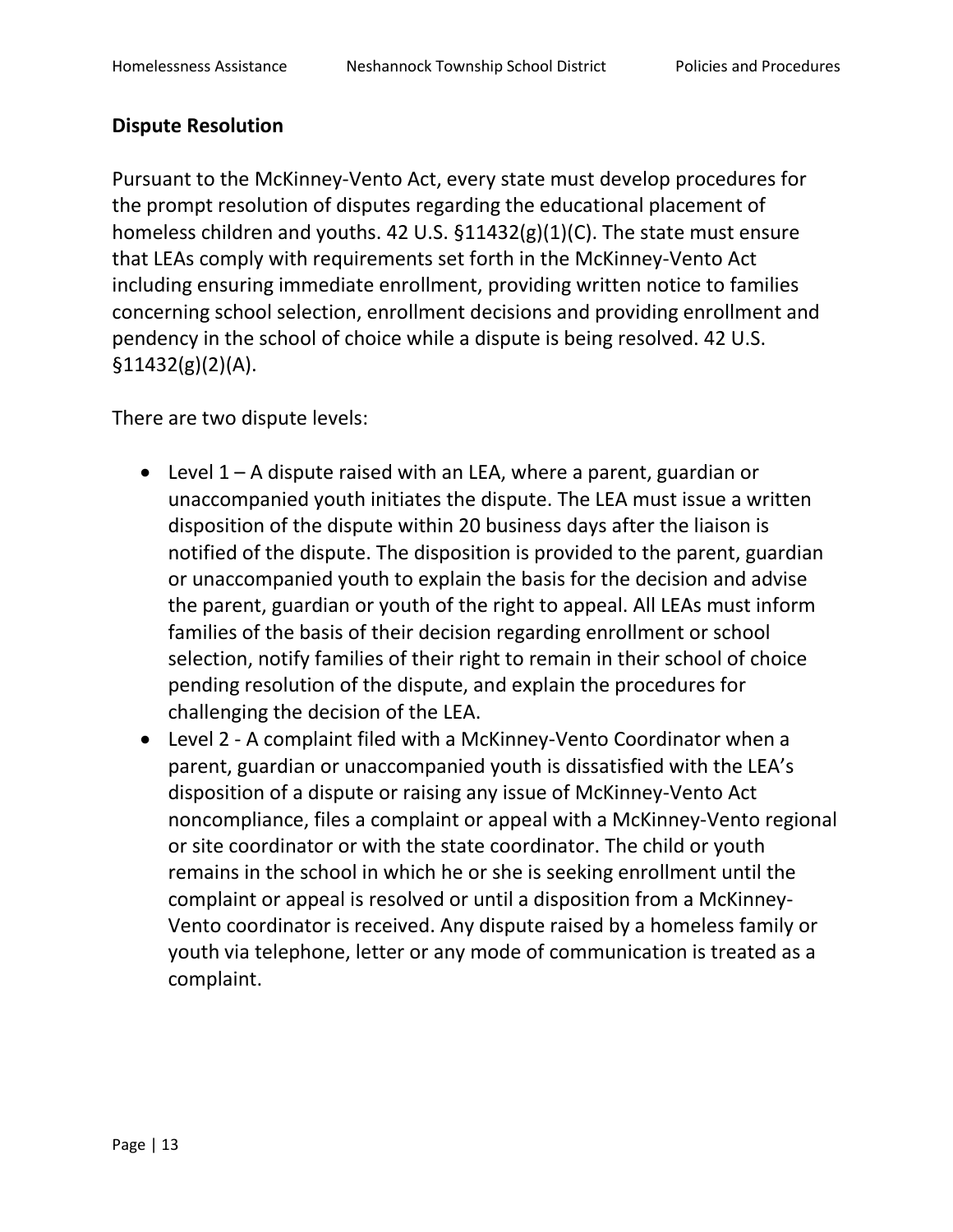If a dispute arises over school selection or enrollment in a school:

- 1. The child or youth shall be immediately admitted to the school in which enrollment is sought, pending resolution of the dispute;
- 2. The parent or guardian must be provided with a written explanation of the school's decision on the dispute, including the right to appeal.
- 3. The child, youth, parent, or guardian shall be referred to the local educational agency liaison designated under paragraph (1)(J)(ii), who shall carry out the dispute resolution process as described in paragraph (1)(C) as expeditiously as possible after receiving notice of the dispute.
- 4. In the case of an unaccompanied youth, the homeless liaison shall ensure that the youth is immediately enrolled in school pending resolution of the dispute.

If disputes or complaints on non-compliance do arise regarding the education of homeless children and youth, the following system will be used.

# **Proposed Steps**

- A. The Pennsylvania Department of Education recommends that the person having the complaint first contact the school or school district (i.e. , the local school district liaison for homeless students, the principal or superintendent) to present their concerns to the people closest to the situation and most likely to be able to resolve it quickly.
- B. If step A is not successful or is not possible under the circumstances, contact should be made with the Regional/Site Coordinator or the Department of Education will accept complaints directly through the Education for Homeless Children and Youth Program at phone number (717) 783-6466.
- C. Individual cases may be referred to the Department's Office of Chief Counsel and the Office of Deputy Secretary for Elementary and Secondary Education, as needed (by the State Homeless Coordinator).
- D. The Department of Education will deliver a response within 20 business days of the receipt of the complaint. (The complaint may arrive in the form of a copy of the school/district letter or on the Dispute Letter Form, if given directly to a regional/site coordinator of the Homeless Children's Initiative.)